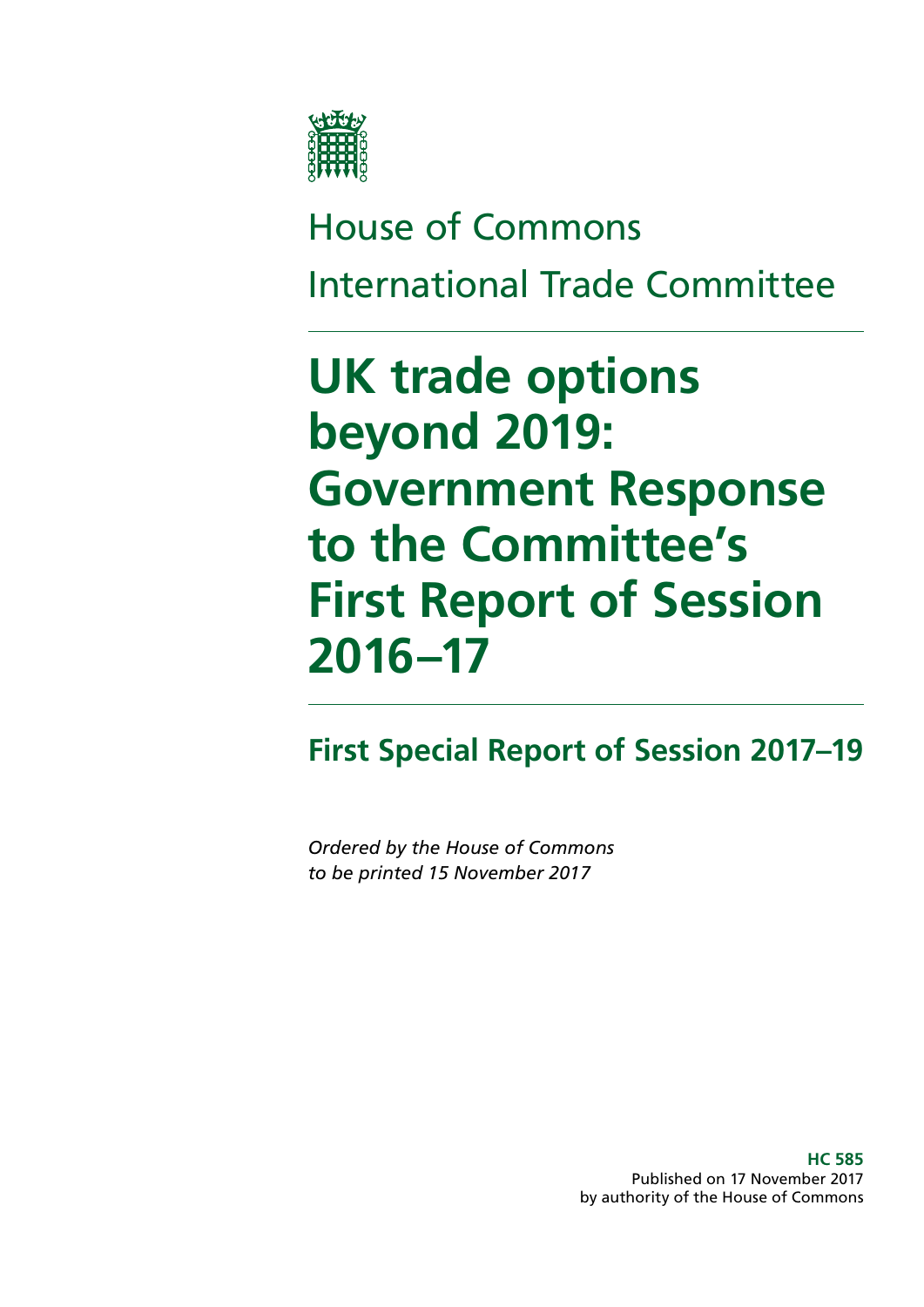#### **International Trade Committee**

The International Trade Committee is appointed by the House of Commons to examine the expenditure, administration and policy of the Department for International Trade and its associated public bodies.

#### **Current membership**

[Angus Brendan MacNeil MP](https://www.parliament.uk/biographies/commons/angus-brendan-macneil/1546) (*Scottish National Party, Na h-Eileanan an Iar*) (Chair) [Mr Nigel Evans MP](https://www.parliament.uk/biographies/commons/mr-nigel-evans/474) (*Conservative, Ribble Valley*) [Mr Marcus Fysh MP](https://www.parliament.uk/biographies/commons/marcus-fysh/4446) (*Conservative, Yeovil*) [Mr Ranil Jayawardena MP](https://www.parliament.uk/biographies/commons/mr-ranil-jayawardena/4498) (*Conservative, North East Hampshire*) [Mr Chris Leslie MP](https://www.parliament.uk/biographies/commons/chris-leslie/422) (*Labour (Co-op), Nottingham East*) [Emma Little Pengelly MP](http://www.parliament.uk/biographies/commons/emma-little-pengelly/4611) (*Democratic Unionist Party, Belfast South*) [Julia Lopez MP](http://www.parliament.uk/biographies/commons/julia-lopez/4647) (*Conservative, Hornchurch and Upminster*) [Faisal Rashid MP](http://www.parliament.uk/biographies/commons/faisal-rashid/4670) (*Labour, Warrington South*) [Keith Vaz MP](http://www.parliament.uk/biographies/commons/keith-vaz/338) (*Labour, Leicester East*) [Catherine West MP](http://www.parliament.uk/biographies/commons/catherine-west/4523) (*Labour, Hornsey and Wood Green*) [Matt Western MP](http://www.parliament.uk/biographies/commons/matt-western/4617) (*Labour, Warwick and Leamington*)

#### **Powers**

The Committee is one of the departmental select committees, the powers of which are set out in House of Commons Standing Orders, principally in SO No. 152. These are available on the internet via [www.parliament.uk](http://www.parliament.uk/).

#### **Publication**

Committee reports are published on the [Committee's website](https://www.parliament.uk/business/committees/committees-a-z/commons-select/international-trade-committee/) and in print by Order of the House. Evidence relating to this Report is published on the [inquiry publications page](http://www.parliament.uk/business/committees/committees-a-z/commons-select/international-trade-committee/inquiries/parliament-2015/uk-trade-options-beyond-2019-16-17/publications/) of the Committee's website.

#### **Committee staff**

The current staff of the Committee are Lydia Menzies (Clerk), Joanna Welham (Second Clerk), Karlene Agard (Committee Specialist), Stephen Habberley (Committee Specialist), David Turner (Committee Specialist), Luke Villiers (Committee Specialist), Andrew Wallace (Senior Committee Assistant), Mariam Keating (Committee Assistant), and George Perry (Media Officer).

#### **Contacts**

All correspondence should be addressed to the Clerk of the International Trade Committee, House of Commons, London SW1A 0AA. The telephone number for general enquiries is 020 7219 2539; the Committee's email address is [tradecom@parliament.uk](mailto:tradecom@parliament.uk).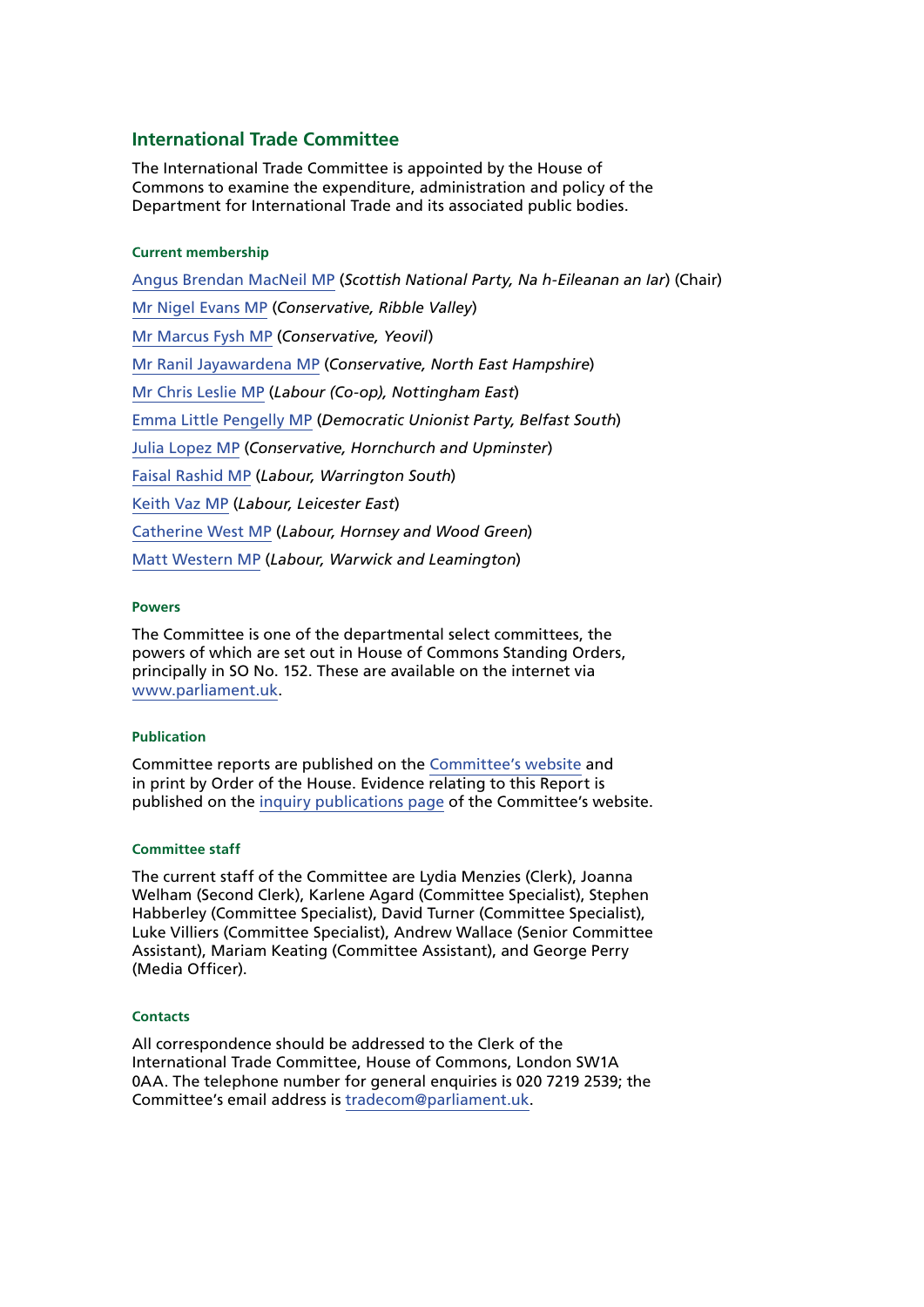# First Special Report

The International Trade Committee published its First Report of Session 2016–17, *[UK](https://publications.parliament.uk/pa/cm201617/cmselect/cmintrade/817/81702.htm) [trade options beyond 2019](https://publications.parliament.uk/pa/cm201617/cmselect/cmintrade/817/81702.htm)*, on 7 March 2017 (HC 817). The response from the Government, and an accompanying letter from the Secretary of State, were received on 10 November 2017 and are appended below.

In the Government response, the Committee's recommendations appear in bold italicised text.

# Appendix 1: Letter from the Secretary of State for International Trade to the Chair of the Committee

I welcomed the opportunity to give evidence to the International Trade Committee on Wednesday 1 November alongside Antonia Romeo, DIT's Permanent Secretary, and Crawford Falconer, DIT's Second Permanent Secretary. I would also like to take this opportunity to thank the Committee again for its report published 7 March. I wrote to you in April after the General Election was called and, in view of the imminent dissolution of Parliament, undertook to respond to the report in the new Parliament.

Much of course has happened since the report's publication, and we were able to discuss many of these developments during the evidence session. The Government has published a series of papers on the new deep and special partnership the UK is seeking to build with the European Union. These papers represent the hard work and detailed thinking that has been going on behind the scenes across Whitehall over the past twelve months. They offer pragmatic and innovative solutions to issues related to our withdrawal and the future partnership that we want with the EU.

The Prime Minister's speech in Florence set out the scale of our ambition as well as our proposal for a clear, time-limited implementation period. This was an important speech which set out a bold and ambitious vision for our future relationship with the EU once we have left.

And we also published a White Paper on 9 October: 'Preparing for our future UK trade policy', which sets out the principles that will guide our independent UK trade policy as well as laying out the practical steps that will support those aims.

A formal response to each of the recommendations made in the Committee's report is enclosed herewith. The Committee's experience and scrutiny is a welcome contribution to this debate, and the Government remains committed to engaging with Select Committees on our trade policy as it continues to develop.

7 November 2017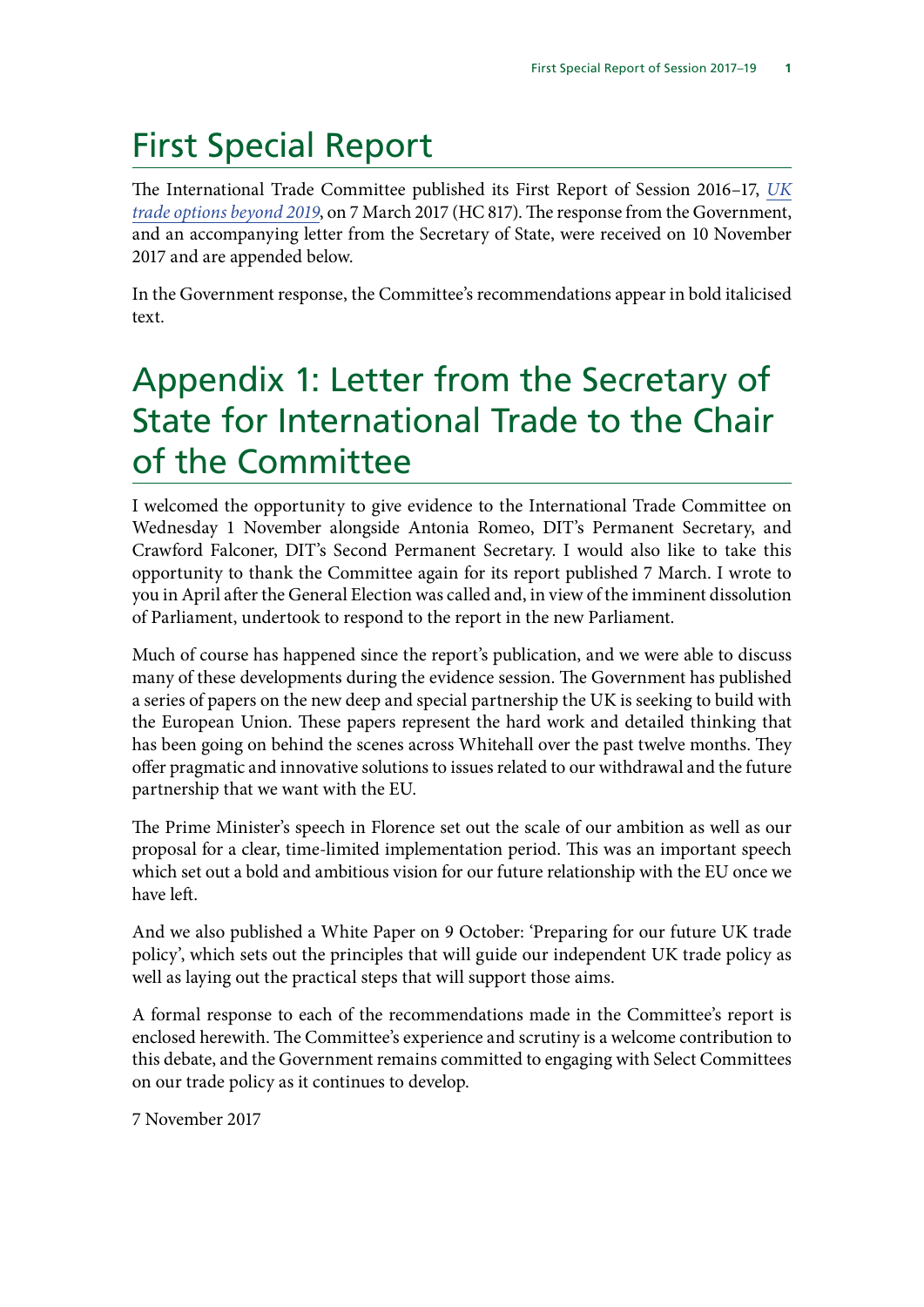# Appendix 2: Government Response

1. *The UK's position in the WTO will be the foundation stone for all our future trading relationships after Brexit. DIT was, therefore, quite right to start work on this as soon as possible. There is no doubt that the UK is a member of the WTO in its own right, and establishing the bound-tariff element of separate UK schedules appears to be a straightforward matter. However, there is rather less certainty about how quickly and easily it will be possible to disaggregate the UK element from the quantitative aspect of the EU's schedules, in respect of Tariff Rate Quotas and Aggregate Measures of Support.*  (Paragraph 32)

*In order to minimise disruption to trade, the Government has announced it will, as far as possible, replicate its existing commitments as set out in the EU's schedules of commitments and submit these for certification in the WTO ahead of leaving the EU. The Government will maintain current levels of market access and keep changes to a technical nature. The Government stands ready to work with the EU and with other WTO Members in order to ensure a smooth transition.* (*Trade White Paper, 2.1 Supporting the WTO, page 25*)

We have already begun these discussions and over the coming months, we will hold further discussions with the WTO Secretariat, our EU partners and the wider WTO membership concerning our WTO schedules, including on issues like Tariff Rate Quotas and Aggregate Measures of Support.

## 2. *Nothing should be left to chance and the devil will be very much in the detail of these arrangements. DIT ministers should report to this Committee regularly, and at least every quarter, regarding the progress of this work.* (Paragraph 32)

*Our approach to developing our future trade policy must be transparent and inclusive. Parliament, the devolved administrations, the devolved legislatures, local government, business, trade unions, civil society, and the public from every part of the UK must have the opportunity to engage with and contribute to our trade policy.* (*Trade White Paper, page 22)*

The Department for International Trade (DIT) recognises the benefit that an informed and up to date committee provides, both on WTO matters and departmental business generally. DIT will take forward a conversation with the Committee on the nature and frequency of this, to our mutual benefit.

### 3. *In addition, the Government must seek early legal clarity on the consequences for the UK in the event that separate UK schedules at the WTO have not been agreed or certified by the time that Brexit occurs. The Government should make sure it has whatever contingency arrangements may be necessary.* (Paragraph 33)

Please see response to recommendation 1

It should also be noted that the UK is a full and founding member of the WTO and already has schedules which it shares at present with the EU. While legal changes will be necessary, changes of substance are not. WTO rules and procedures provide for such legal changes to certified schedules which are then presented in a schedule that will be uncertified until the certification process is completed. While it is not our preferred position, operating on the basis of uncertified schedules is not without precedent in the WTO. By way of example, the latest certified EU schedule for goods refers to an EU of 25 Member States and the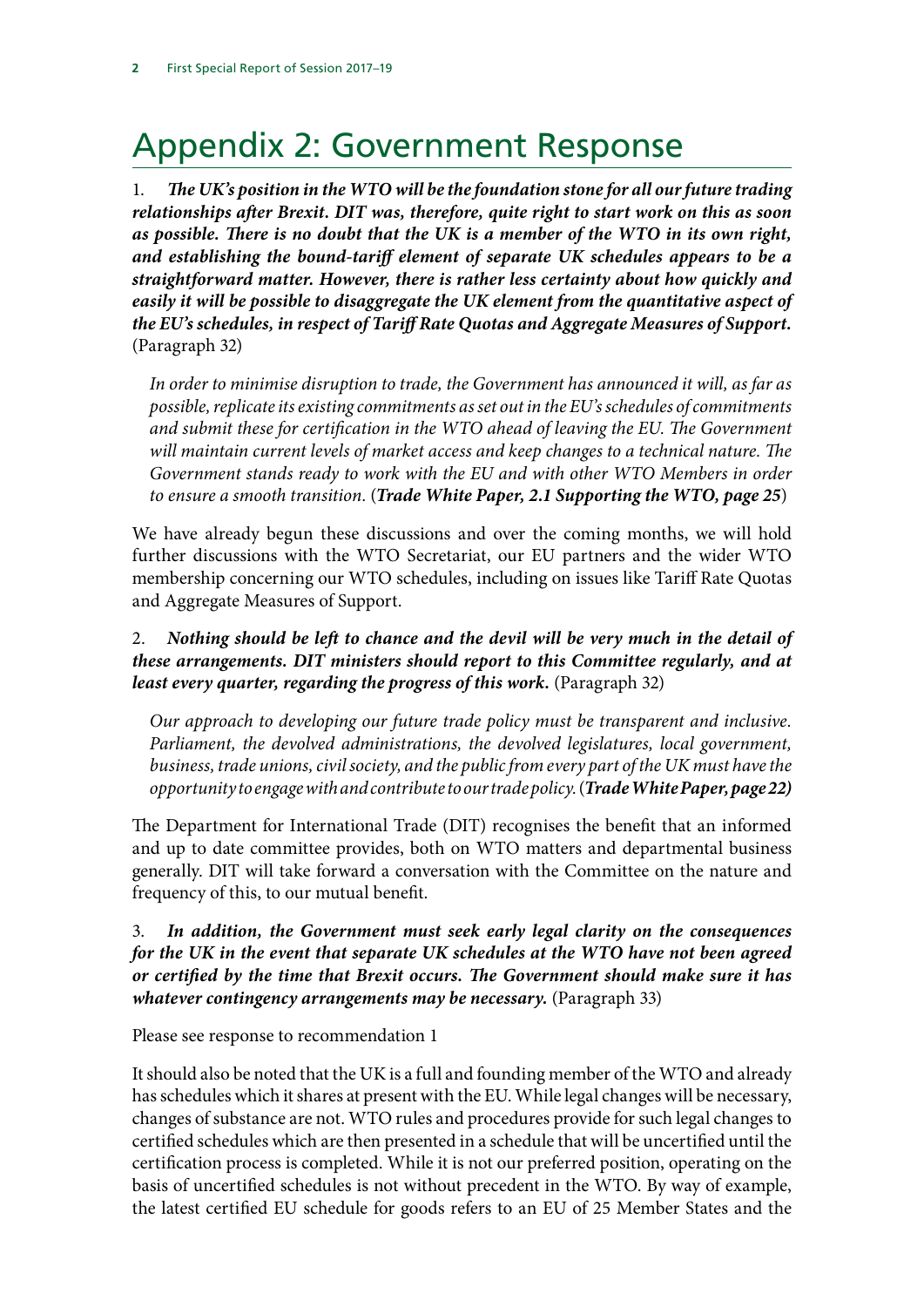latest services schedule refers to 12 Member States. In other words, the EU has not had up-to-date certified schedules since the accession of Austria, Sweden and Finland to the EU in 1995. Our aim to provide business with certainty remains the same.

### 4. *The Government should consider that negotiations concerning the establishment of the UK's position at the WTO are appropriately sequenced with those concerning a UK-EU Free Trade Agreement (FTA)—for instance in respect of the UK's interest in the*  determination of the EU's revised Tariff Rate Quotas after Brexit. (Paragraph 34)

Please see response to recommendation 1

The Government is also aware of the interdependencies between the establishment of the UK's position at the WTO and the UK's negotiation of a trade agreement with the European Union. We have worked collaboratively with the EU to set out our position on Tariff Rate Quotas in a joint letter to WTO members.

DIT is working closely with the Department for Exiting the European Union to ensure that all timeframes are taken into consideration.

### 5. *DIT must give a full account of the legislative and administrative preparations that the Government is making in respect of arrangements for UK trade defence instruments to take effect at the point of Brexit.* (Paragraph 35)

To operate an independent trade policy, we will need to put in place a trade remedies framework. Consistent with our WTO obligations, the UK's framework will be implemented by a new mechanism to investigate cases and propose measures that offer proportionate protections for our producers. In preparation for this, we also need to identify existing EU measures which are essential to UK business and will need to be carried forward. As we continue our work to develop and deliver a UK trade policy, we will engage regularly with stakeholders through both formal and informal consultation mechanisms. We consulted on our approach to trade remedies as part of the consultation on our White Paper. This consultation closed on Monday 6 November.

## 6. *Material changes to the UK's position at the WTO should be subject to appropriate parliamentary scrutiny. If applicable, the Government will need to consider how this will be achieved in respect of bound tariffs, Tariff Rate Quotas and Aggregate Measurement of Support. The Government should also clarify, when appropriate, what the purpose is of the Customs Bill that it proposes to bring forward.* (Paragraph 36)

Please see response to recommendations 1, 2 and 3

We do not anticipate that there will be material changes to the UK's commitments at the WTO. As I said in my Written Ministerial Statement of 5 December 2016, we will seek to replicate commitments as far as possible.

We are closely consulting with all our WTO partners to ensure that they understand the steps that we are taking and to reassure them that there is no intention to make substantial changes to our current trade commitments or to disadvantage any Member as we go forward. As we have said, the UK is treating this as a technical exercise.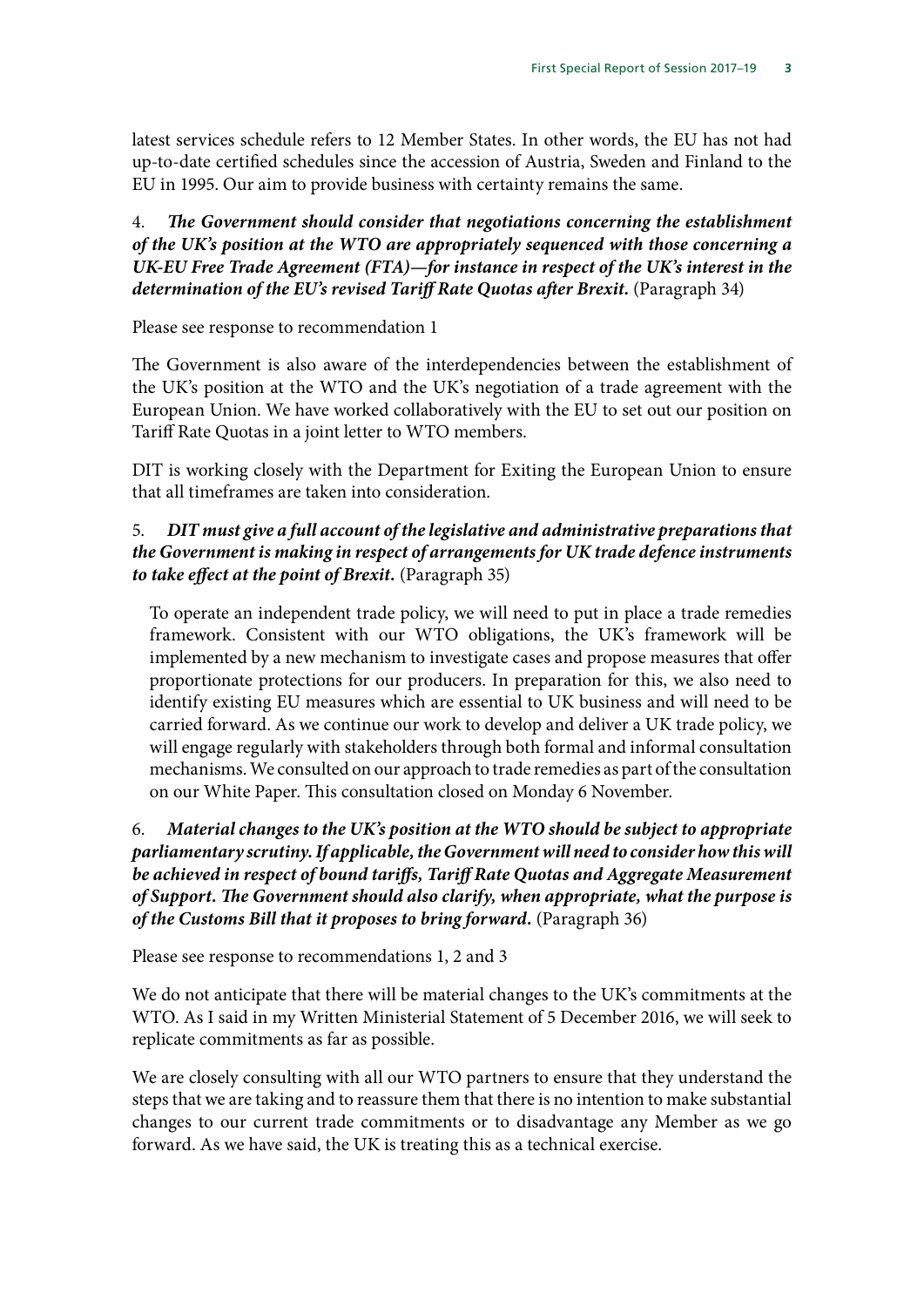The Treasury recently published a White Paper, "Customs Bill: legislating for the UK's future customs, VAT and excise regimes" which details the Government's approach to legislating for a future customs regime, and to creating a framework that supports intra-European trade.

7. *The government must initiate negotiations for an EU-UK FTA, including customs arrangements and a phased process of implementation, in parallel to the Article 50 negotiations. The Government should identify and address the legal implications of doing so and should make clear how it will address the resourcing implications of doing so.* (Paragraph 122)

The Government is seeking to initiate negotiations for an EU-UK FTA as soon as possible. As the Prime Minister set out in her speech in Florence, the UK will also seek to agree a time-limited implementation period with the EU, during which access to one another's markets should continue on current terms. This would help both the UK and EU to minimise unnecessary disruption and provide certainty for businesses and individuals as we move towards our future deep and special partnership with the EU.

*The UK Government is committed to securing a deep and special partnership with the EU, including a bold and ambitious economic partnership. The UK wants to secure the freest trade possible in goods and services between the UK and the EU.* (*Trade White Paper, page 27*)

The departmental responsibility for both our exit from and future relationship with the EU rests with the Department for Exiting the European Union.

8. *The Government must seek a reciprocal tariff-free basis for trade with the EU after Brexit. In addition, a UK-EU FTA should seek to retain the mutual recognition of rules and standards, and conformity assessment, that the UK currently has as an EU member—bearing in mind the potential need to align rules and standards with those of other trading partners. Even if this is not possible, a UK-EU FTA should allow for equivalence of assessment (including mutual recognition of assessment), in order to minimise as far as possible the friction to trade caused by any regulatory barriers to trade in goods.* (Paragraph 123)

*The UK Government is committed to securing a deep and special partnership with the EU, including a bold and ambitious economic partnership. The UK wants to secure the freest trade possible in goods and services between the UK and the EU.* (*Trade White Paper, page 27*)

A key part of this agreement will be about finding the best way for the benefits of the common regulatory systems and related arrangements, that are the current basis for UK and EU businesses to trade with and operate in each other's markets, to be translated into a bilateral agreement when we leave the EU. As the Prime Minister set out in her letter to Donald Tusk triggering Article 50, we are starting the negotiations from a unique position of close regulatory alignment. We will also be taking fully into account, the implication for potential agreements with future trade partners. The precise nature of our future arrangements will be a matter for the negotiations.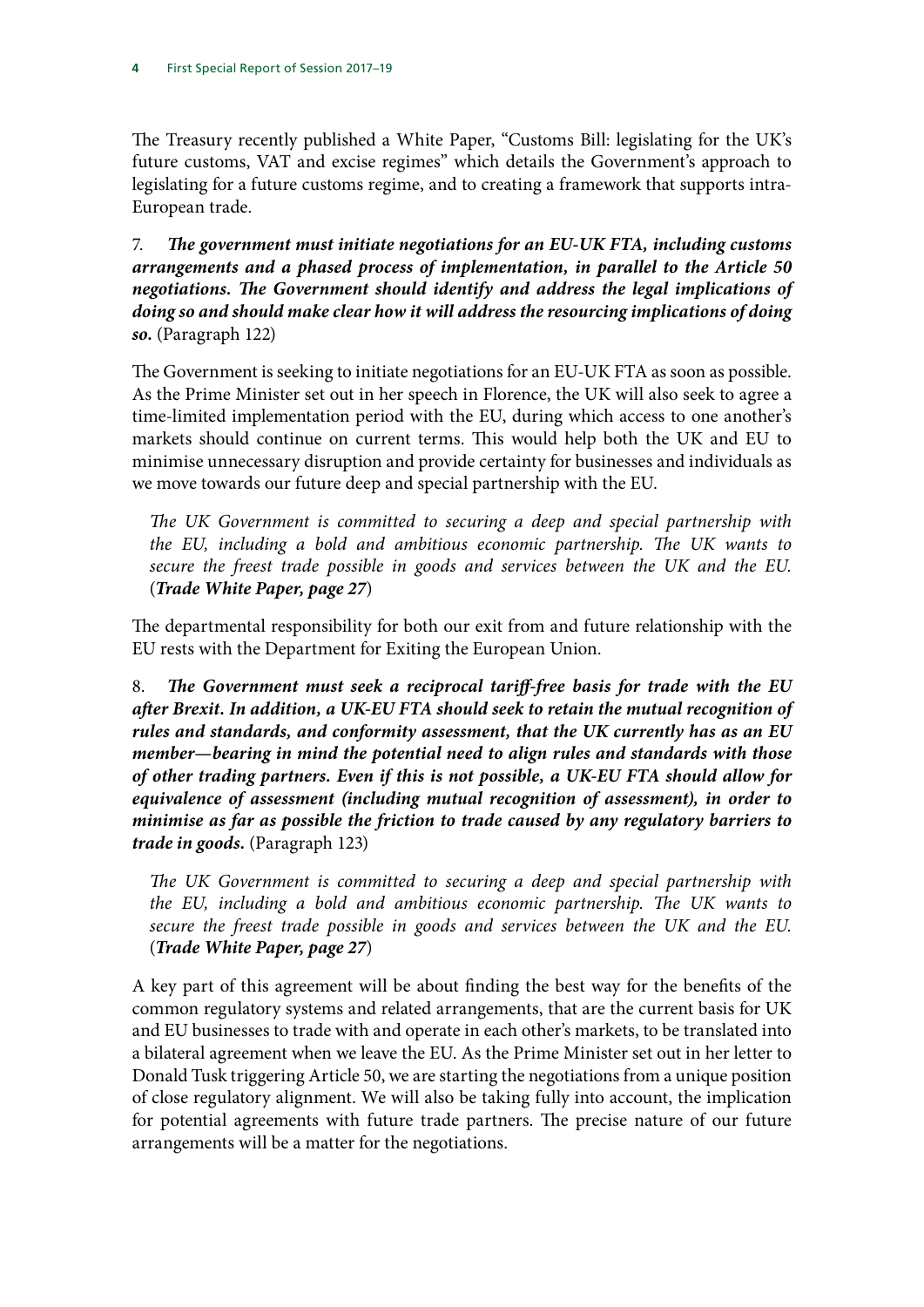9. *In respect of trade in services in general, a UK-EU FTA should seek as far as possible to reproduce the right of establishment and mutual recognition of professional qualifications from which the UK currently benefits as a member of the EU. Regarding trade in financial services, the Government should seek the nearest achievable approximation to the EU system of "passporting". This is a matter to which the Committee*  will return, including the examination of regulatory change. (Paragraph 124)

#### Please see response to recommendation 8

The Government recognises the importance of the financial services sector to the UK economy. It is the Government's objective to seek a bold and ambitious free trade agreement with the EU, including free-flowing trade in services. Any agreement will be subject to the forthcoming negotiations, but it is the case that the UK starts with exactly the same rules and regulations as the rest of the EU in financial services, and this forms a solid starting point for seeking agreement to mutual market access arrangements.

10. *It would be helpful if the Government could be clearer about the design principles for the dispute-resolution mechanism it will seek as part of a UK-EU FTA. In particular, it should say whether it envisages the possibility of such a mechanism involving provision for foreign investment protection along the lines of the Investor-State Dispute Settlement system. Clarity on how complex disputes in the financial services sector will be resolved without the involvement of the European Court of Justice (ECJ) would also be welcome.*  (Paragraph 125)

It is clear that as part of our future agreement(s) with the EU, there will need to be a means of resolving any disputes that might arise. We will be seeking a bespoke arrangement unique to the UK in our future relationship with the EU, and so our future dispute resolution mechanism will need to reflect this in order to work best for both the UK and the EU. In leaving the EU, however, we will bring about the end of the direct jurisdiction of the Court of Justice of the European Union in the UK.

The Government's "Enforcement and dispute resolution" future partnership paper sets out possible approaches to the enforcement of rights under UK-EU agreements by individuals and businesses. As part of the ongoing work in this space we will be looking closely at all relevant options, including foreign investment protection and mechanisms for resolving complex disputes in different sectors, to secure the best deal possible.

## 11. *A UK-EU FTA should also take full account of the importance of inward investment for the UK economy, and the importance of UK outward investment into the remaining 27 member states.* (Paragraph 126)

Please see response to recommendation 8

The Government recognises the importance of cross-border investment to both the UK and EU economies. A rounded trade policy provides a balance between both inward and outward investment. We want to ensure that after we leave the EU, British investors have the maximum freedom to operate within European markets – and to let European investors do the same in Britain. The UK is the number one destination for Foreign Direct Investment in Europe. The Government will ensure the UK builds on these strengths as we exit the EU.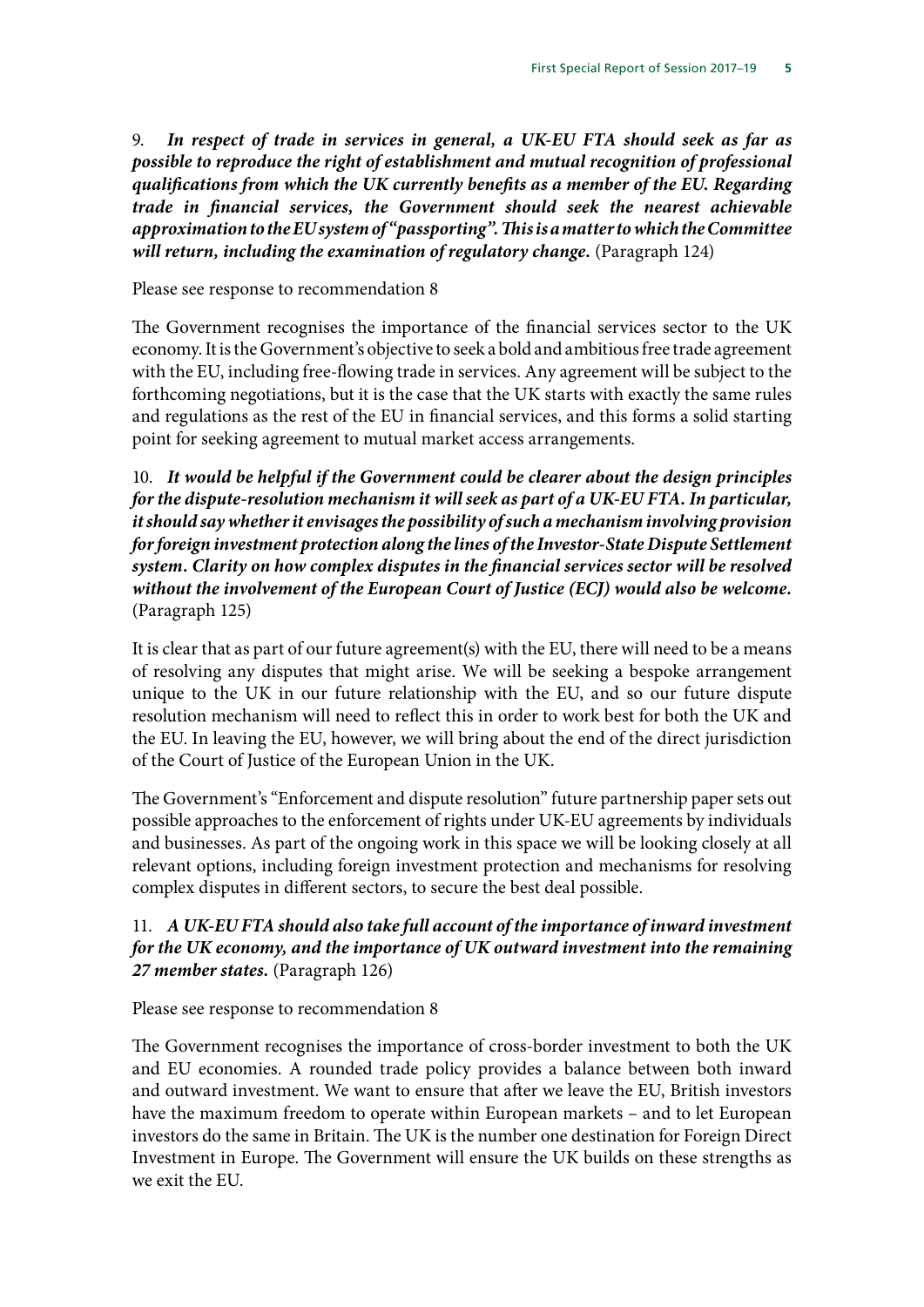12. *The Government says that it does not wish the UK to continue in a customs union with the EU and that it aspires instead to some form of post-Brexit "customs arrangement"—but the latter has thus far been described only in very vague terms. The current uncertainty is delaying investment decisions, particularly in the manufacturing sector.* (Paragraph 127)

*In assessing the options for the UK's future customs relationship with the EU, as set out in the Government's "Future customs arrangements" future partnership paper, the Government will be guided by what delivers the greatest economic advantage to the UK and by three strategic objectives:*

- ensuring UK-EU trade is as frictionless as possible;
- avoiding a 'hard border' between Ireland and Northern Ireland; and
- establishing an independent international trade policy.

### (*Trade White Paper, pages 5 & 10*)

The deep and special partnership we are seeking with the EU, including a comprehensive agreement on free trade, is of course subject to ongoing negotiations. We will also aim to agree a time-limited interim period with the EU based on a model of close association with the EU Customs Union. This would help both the UK and EU to minimise disruption and provide certainty for businesses and individuals as we move towards our future deep and special partnership with the EU.

*The UK would intend to pursue new trade negotiations with others during the implementation period, having left the EU, though we would not bring into effect any new arrangements with third countries that were not consistent with the terms of our agreement on an implementation period with the EU.* (*Trade White Paper, page 27*)

13. *The Government must be much clearer about the defining characteristics of the proposed "customs arrangement" and explain how it would differ from a customs union. The Government should clarify if there will be a significant sectoral aspect to the arrangement they are seeking and whether that would impact on future international trade policy.* (Paragraph 127)

Please see response to recommendation 12

14. *Regarding the "phased process of implementation" which the Government*  envisages, it must take particular account of the need to avoid the sudden ending of *passporting in financial services. Any such transitional arrangements will need to include fully worked-out arrangements for dispute resolution.* (Paragraph 128)

Please see responses to recommendations 7, 9 & 10

Protecting financial and economic stability is a key priority for the Government and we are mindful of the particular need for a smooth and orderly exit in the area of financial services.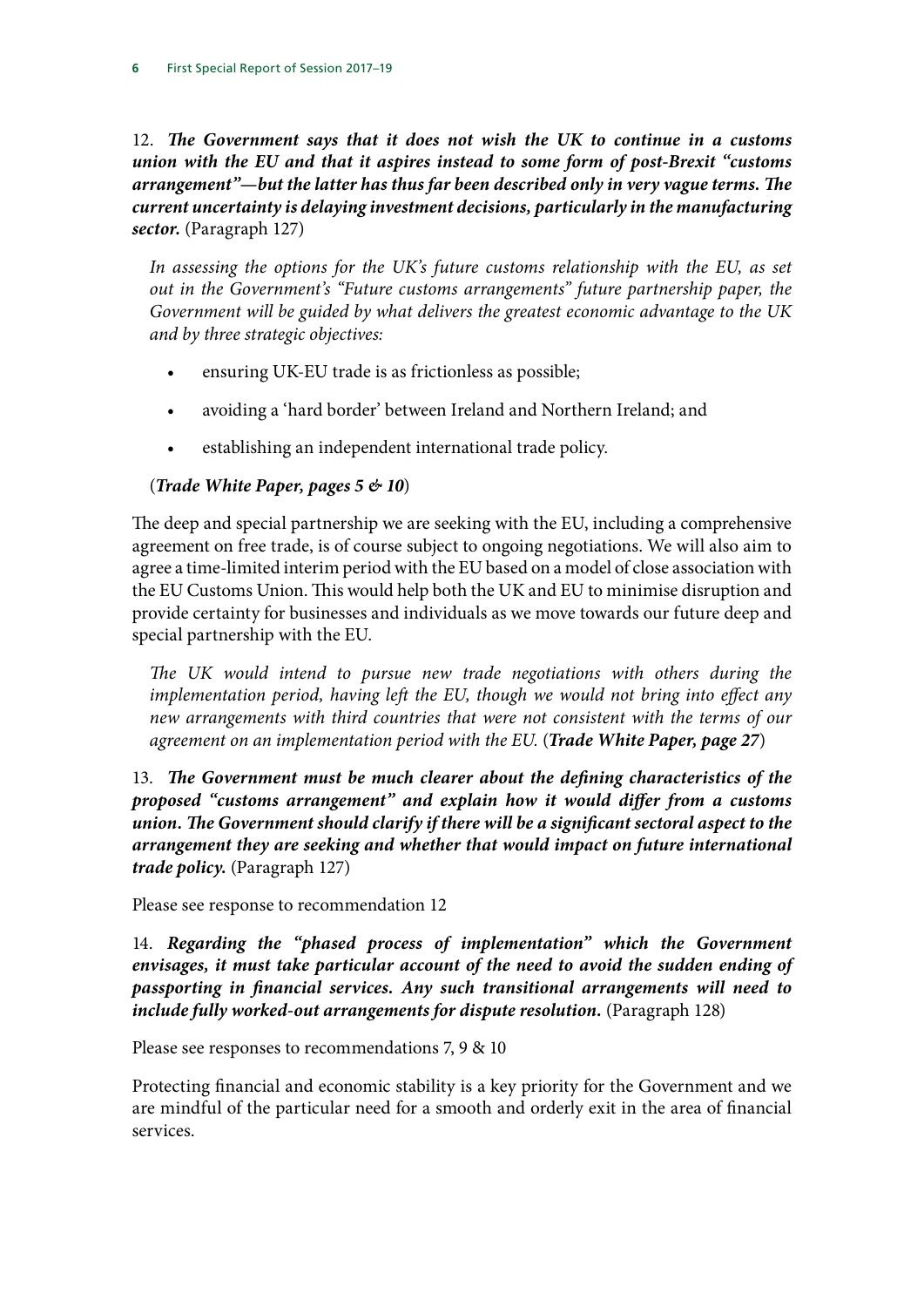15. *As a general principle, we strongly urge that, in the interests of allowing businesses to adapt and plan for new trading arrangements with the EU, the Government provide as much certainty as possible, as early as negotiations allow.* (Paragraph 129)

Please see response to recommendations 2 & 7

16. *Whatever option applies, the Government must clarify arrangements for customs and border operations, and specify the expected number and intensity of customs checks. Planning for this is a matter of urgency now*. (Paragraph 130)

Please see response to recommendation 12

17. *The Government must set out as clearly as possible the likely consequences of trading under WTO rules alone. It must also show what contingency planning it is undertaking for that eventuality—including in respect of the legislation which it says it is prepared to bring forward "as necessary to mitigate the effects of failing to reach a deal".* (Paragraph 160)

We are confident that we can secure a deal with the EU. However, a responsible government should prepare for all potential outcomes and that is what we are doing. The whole of government is in the process of carrying out a comprehensive programme of analysis and planning to support the negotiations.

We are working with businesses across the economy to provide the certainty they need to understand the challenges and opportunities they may face in the coming months and years.

*While the government hopes and expects to achieve a negotiated settlement with the EU, it is only prudent that it prepares for every eventuality. The Customs Bill will give the Government the powers needed in a scenario where the UK leaves the EU without a negotiated agreement on customs arrangements, referred to here as a contingency scenario. This is not the government's preferred outcome to the negotiations. However, it is essential that the UK is prepared for all possible outcomes on customs arrangements.*  (*'Customs Bill: legislating for the UK's future customs, VAT and excise regimes*')

### 18. *When considering policies such as adopting a unilateral zero tariff policy, the DIT should produce evidence showing the likely winners and losers, and the amounts involved. This should also be carried out with the involvement of the devolved assemblies and governments of the UK.* (Paragraph 161)

*The devolved administrations will have a direct interest in our future trade agreements. We will work closely with them to deliver an approach that works for the whole of the UK, reflecting the needs and individual circumstances of England, Scotland, Wales and Northern Ireland, and drawing on their essential knowledge and expertise. We recognise that if we are to represent the UK effectively on the international stage, we must build support for our vision across all four nations and deliver real, tangible benefits.* (*Trade White Paper, page 22*)

The Government is in the process of carrying out a programme of rigorous and extensive analytical work that will contribute to our exit negotiations with the EU, including our future approach to tariffs. However, we will not publish information that will jeopardise our negotiating position.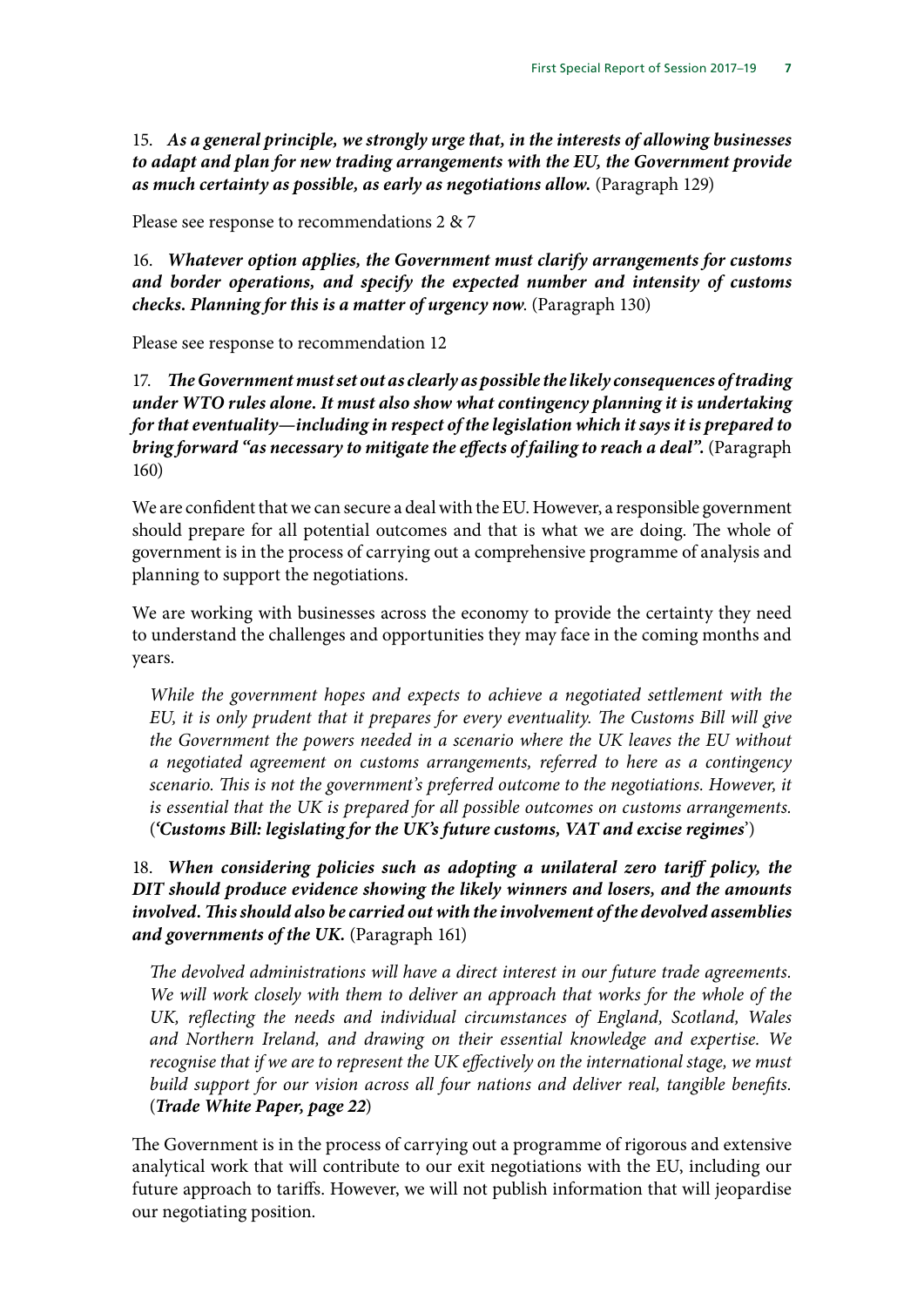19. *It is quite clear that "no deal" is in effect a deal to trade with the EU under WTO rules. The Prime Minister has said that it is her ambition to seek tariff-free trade with the EU and frictionless customs arrangements. It is clear that WTO rules would not permit this.* (Paragraph 162)

Please see response to recommendation 17

We agree that in the unlikely event of "no deal", this would mean reverting to WTO rules for the UK-EU trading relationship. We enter these negotiations aiming for a deep and special partnership with the EU, including a comprehensive agreement on free trade, and are confident we can achieve an outcome that it is in the interests of both sides. However, a responsible government should prepare for all potential outcomes, and that is what we are doing.

### 20. *Therefore, the "no deal" option should be discounted entirely.* (Paragraph 162)

Please see response to recommendations 17 & 19

It is in everyone's interests to secure a good deal for both sides. However, a responsible government should prepare for all potential outcomes, including the unlikely scenario in which no mutually satisfactory agreement can be reached. That is exactly what we are doing across the whole of Government.

21. *Given that striking new FTAs is a major strand of the UK's Brexit strategy, it is untenable that it should proceed in this work without clear knowledge of how far it can go towards negotiating new FTAs before it leaves the EU. Negotiators will need clear guidelines. While we accept that there is no precedent for this situation—and that the EU's view could differ from that of the UK—the Government's position must be clea*r. (Paragraph 201)

Please see response to recommendation 8

We cannot negotiate and conclude trade agreements while we are a member of the EU, but we can have discussions on our future trading relationships. Therefore, we understand that new independent trade deals with third countries cannot come into effect prior to Brexit. Nor would we want to undermine the EU's trade discussions whilst we remain a member. Indeed we are actively supporting EU trade negotiations with third countries in the normal way.

22. *We request that the Secretary of State write to us setting out clearly the Government's position on how far it can go towards negotiating new FTAs before the UK leaves the EU.*  (Paragraph 201)

Please see response to recommendation 21

The Government will continue to lay out its position as appropriate. However, it would not be appropriate to publish anything that may undermine our negotiating position, as Parliament has agreed.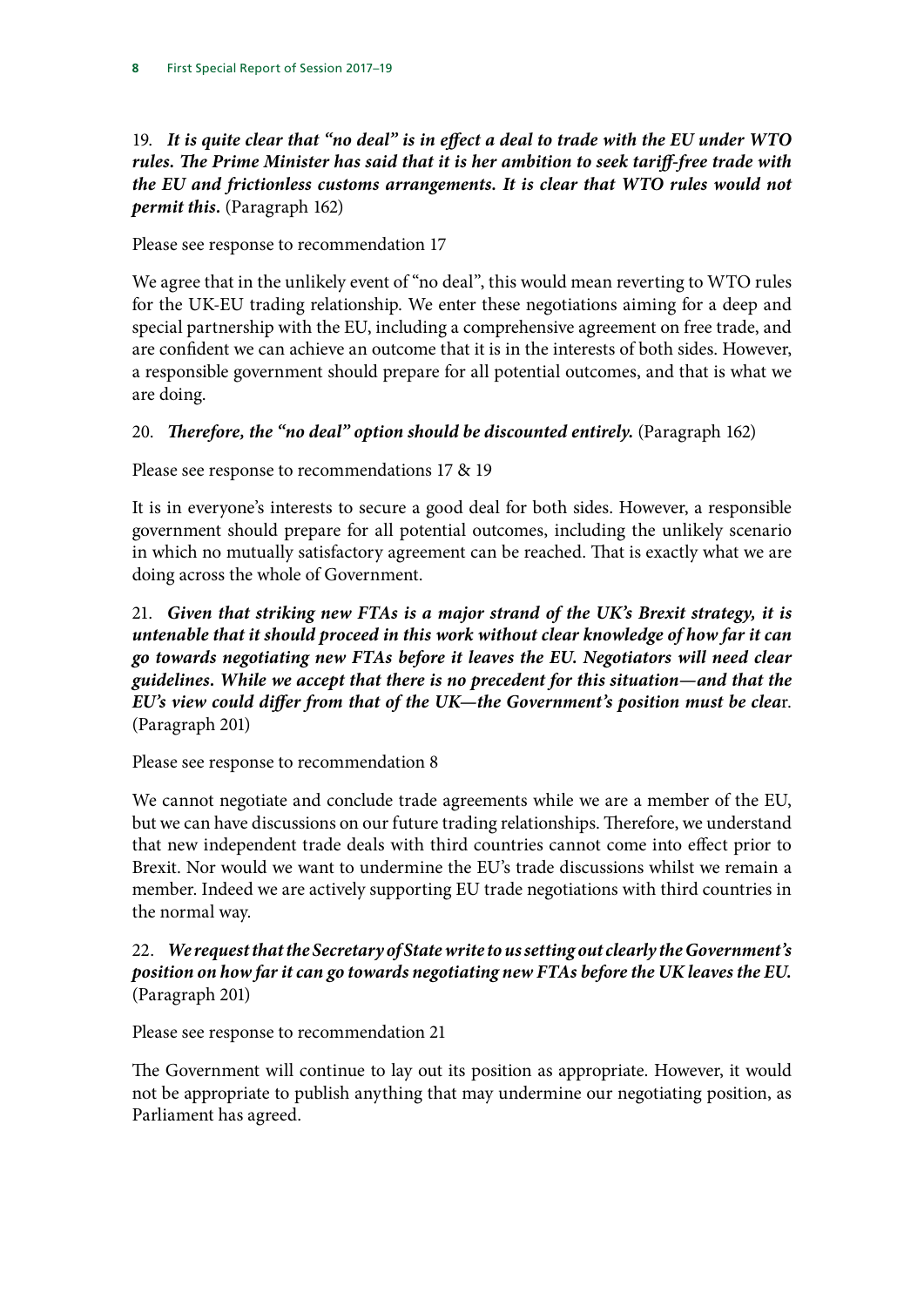As set out in our future partnership paper, 'Future Customs Arrangements', the UK would intend to pursue new trade negotiations with others during an implementation period, having left the EU, though it would not bring into effect any new arrangements with third countries which were not consistent with the terms of any interim agreement.

23. *There is a further major element of uncertainty as the UK goes into the Article 50 process: how far is it possible for the UK to negotiate post-Brexit "grandfathering" arrangements in respect of FTAs to which we are currently a party in consequence of our EU membership?* (Paragraph 202)

*As we prepare to leave the EU, we will seek to transition all existing EU trade agreements and other EU preferential arrangements. This will ensure that the UK maintains the greatest amount of certainty, continuity and stability in our trade and investment relationships for our businesses, citizens and trading partners.* (*Trade White Paper, pages 8 & 27*)

24. *Here too, the Government must seek the earliest possible clarity. If such "grandfathering" is legally possible, particular effort should be put into this, with the setting out of a roadmap for this purpose, including early discussions with the WTO about the degree of proactive support they can provide to promote such a smooth transition.* (Paragraph 202)

Please see response to recommendations 1 & 23

25. *We recommend that the Government now evaluate the implications of the UK rejoining the European Free Trade Association (EFTA), which would offer an opportunity for a smoother transition as the UK exits the EU in 2019. We were impressed by the potential benefits of EFTA membership, given there is clo0se alignment between the UK's economy and those of EFTA members, albeit the UK would be considerably the largest member were it to join. The lighter-touch dispute and arbitration system of EFTA offers a more flexible process than that in operation across EU member states under the ECJ. In addition, membership would give significant advantages in the pursuit of new FTAs across the global economy, in a framework more suitable to UK policy following the referendum decision to exit the EU. And amending EFTA's 27 FTAs with 38 countries to include the UK could be a more straightforward way of substituting for the EU's FTAs should a "grandfathering" process in respect of the latter be legally impossible, or prove complex and time-consuming. The prospect of UK membership of EFTA from 2019 onwards could clearly be to Britain's advantage and we, therefore, recommend that the Secretary of State publish a White Paper on EFTA membership before summer 2017, so that negotiations can commence before the end of the year.* (Paragraph 203)

The Government's White Paper 'Preparing for our future UK trade policy', sets out the principles that will guide future UK trade policy as well as laying out the practical steps that will support those aims. This includes the commitment to seek continuity in the UK's current trade and investment relationships, including those covered by EU preferential arrangements. We have begun to discuss what may be possible with our trading partners, including those countries that are members of EFTA, in order to achieve this.

26. *If it is legally possible to conduct negotiations regarding the "grandfathering" of EU FTAs and / or membership of EFTA and the adoption of EFTA FTAs during the Article 50 process, appropriate resources will need to be devoted to them. Yet these negotiations*